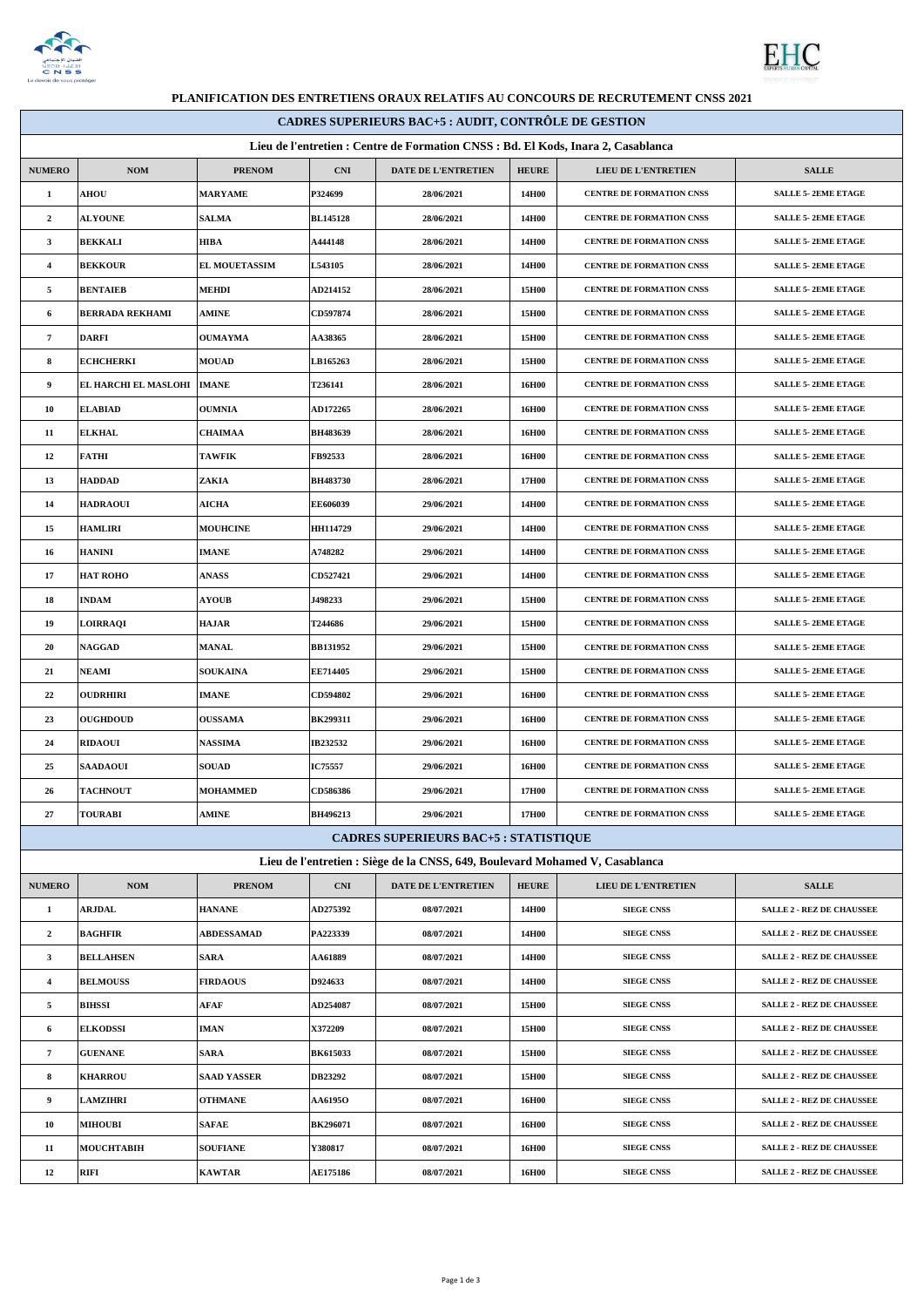

Г



## **PLANIFICATION DES ENTRETIENS ORAUX RELATIFS AU CONCOURS DE RECRUTEMENT CNSS 2021**

| <b>CADRES SUPERIEURS BAC+5 : ETUDES ET DEVELOPPEMENT INFORMATIQUE</b>        |                       |                       |                 |                     |              |                     |                                  |
|------------------------------------------------------------------------------|-----------------------|-----------------------|-----------------|---------------------|--------------|---------------------|----------------------------------|
| Lieu de l'entretien : Siège de la CNSS, 649, Boulevard Mohamed V, Casablanca |                       |                       |                 |                     |              |                     |                                  |
| <b>NUMERO</b>                                                                | <b>NOM</b>            | <b>PRENOM</b>         | <b>CNI</b>      | DATE DE L'ENTRETIEN | <b>HEURE</b> | LIEU DE L'ENTRETIEN | <b>SALLE</b>                     |
| $\mathbf{1}$                                                                 | <b>AGRAT</b>          | ZINEB                 | CD489033        | 03/07/2021          | 09H00        | <b>SIEGE CNSS</b>   | <b>SALLE 2 - REZ DE CHAUSSEE</b> |
| $\overline{2}$                                                               | <b>AHED</b>           | <b>KAOUTAR</b>        | DA77248         | 03/07/2021          | 09H00        | <b>SIEGE CNSS</b>   | <b>SALLE 2 - REZ DE CHAUSSEE</b> |
| $\mathbf{3}$                                                                 | AIT TALEB             | <b>FATINE</b>         | G680184         | 03/07/2021          | 09H00        | <b>SIEGE CNSS</b>   | <b>SALLE 2 - REZ DE CHAUSSEE</b> |
| $\overline{4}$                                                               | ALAMI HLIMI           | <b>OUSSAMA</b>        | CD197515        | 03/07/2021          | 09H00        | <b>SIEGE CNSS</b>   | <b>SALLE 2 - REZ DE CHAUSSEE</b> |
| $\sim$                                                                       | <b>ALCABNANI</b>      | <b>SARA</b>           | HH50721         | 03/07/2021          | 10H00        | <b>SIEGE CNSS</b>   | <b>SALLE 2 - REZ DE CHAUSSEE</b> |
| 6                                                                            | <b>AMORSSOU</b>       | SAID                  | <b>JB469855</b> | 03/07/2021          | 10H00        | <b>SIEGE CNSS</b>   | <b>SALLE 2 - REZ DE CHAUSSEE</b> |
| $\overline{7}$                                                               | ARAZKI                | <b>MERYEM</b>         | <b>AE26621</b>  | 03/07/2021          | 10H00        | <b>SIEGE CNSS</b>   | <b>SALLE 2 - REZ DE CHAUSSEE</b> |
| 8                                                                            | <b>BENLAARIBIA</b>    | <b>HAMZA</b>          | HH230491        | 03/07/2021          | 10H00        | <b>SIEGE CNSS</b>   | <b>SALLE 2 - REZ DE CHAUSSEE</b> |
| 9                                                                            | <b>BOUDRAIGA</b>      | <b>IMANE</b>          | T276243         | 03/07/2021          | 11H00        | <b>SIEGE CNSS</b>   | <b>SALLE 2 - REZ DE CHAUSSEE</b> |
| 10                                                                           | <b>BOUSHABA</b>       | <b>AMAL</b>           | <b>U189323</b>  | 03/07/2021          | 11H00        | <b>SIEGE CNSS</b>   | <b>SALLE 2 - REZ DE CHAUSSEE</b> |
| 11                                                                           | <b>CHEHLAFI</b>       | <b>AYOUB</b>          | F583461         | 03/07/2021          | 11H00        | <b>SIEGE CNSS</b>   | <b>SALLE 2 - REZ DE CHAUSSEE</b> |
| 12                                                                           | <b>CHERIFI ALAOUI</b> | WAFAE                 | <b>UC151830</b> | 03/07/2021          | 11H00        | <b>SIEGE CNSS</b>   | <b>SALLE 2 - REZ DE CHAUSSEE</b> |
| 13                                                                           | <b>CHIBOUB</b>        | <b>OTMANE</b>         | D985422         | 03/07/2021          | 12H00        | <b>SIEGE CNSS</b>   | <b>SALLE 2 - REZ DE CHAUSSEE</b> |
| 14                                                                           | <b>CHOUBIK</b>        | <b>YOUNESS</b>        | AD177274        | 05/07/2021          | 14H00        | <b>SIEGE CNSS</b>   | <b>SALLE 2 - REZ DE CHAUSSEE</b> |
| 15                                                                           | <b>DOURHMANI</b>      | <b>ABDELILAH</b>      | Y427625         | 05/07/2021          | 14H00        | <b>SIEGE CNSS</b>   | <b>SALLE 2 - REZ DE CHAUSSEE</b> |
| 16                                                                           | <b>EL BASSOURI</b>    | <b>ABDESSAMAD</b>     | PB240371        | 05/07/2021          | 14H00        | <b>SIEGE CNSS</b>   | <b>SALLE 2 - REZ DE CHAUSSEE</b> |
| 17                                                                           | <b>EL FILALI</b>      | <b>IMANE-HAJAR</b>    | <b>JK21758</b>  | 05/07/2021          | 14H00        | <b>SIEGE CNSS</b>   | <b>SALLE 2 - REZ DE CHAUSSEE</b> |
| 18                                                                           | <b>EL HADRI</b>       | <b>SALMA</b>          | FJ23871         | 05/07/2021          | 15H00        | <b>SIEGE CNSS</b>   | <b>SALLE 2 - REZ DE CHAUSSEE</b> |
| 19                                                                           | <b>EL HAJJAJI</b>     | <b>OTMAN</b>          | <b>CD558084</b> | 05/07/2021          | 15H00        | <b>SIEGE CNSS</b>   | <b>SALLE 2 - REZ DE CHAUSSEE</b> |
| 20                                                                           | <b>EL MAKRINI</b>     | <b>HAMZA</b>          | DJ29199         | 05/07/2021          | 15H00        | <b>SIEGE CNSS</b>   | <b>SALLE 2 - REZ DE CHAUSSEE</b> |
| 21                                                                           | <b>EL MASTOUR</b>     | <b>EL MEHDI</b>       | <b>AA37502</b>  | 05/07/2021          | 15H00        | <b>SIEGE CNSS</b>   | <b>SALLE 2 - REZ DE CHAUSSEE</b> |
| 22                                                                           | <b>EL MERZOUQI</b>    | <b>ISMAIL</b>         | L545176         | 05/07/2021          | 16H00        | <b>SIEGE CNSS</b>   | <b>SALLE 2 - REZ DE CHAUSSEE</b> |
| 23                                                                           | EL OUARIACHI          | <b>ILHAM</b>          | F432191         | 05/07/2021          | 16H00        | <b>SIEGE CNSS</b>   | <b>SALLE 2 - REZ DE CHAUSSEE</b> |
| 24                                                                           | EL RHAYATI            | <b>OUSSAMA</b>        | <b>CD636229</b> | 05/07/2021          | 16H00        | <b>SIEGE CNSS</b>   | <b>SALLE 2 - REZ DE CHAUSSEE</b> |
| 25                                                                           | <b>EL YAZIDI</b>      | <b>MOHAMED</b>        | <b>VA134091</b> | 05/07/2021          | 16H00        | <b>SIEGE CNSS</b>   | <b>SALLE 2 - REZ DE CHAUSSEE</b> |
| 26                                                                           | <b>EL-MOUAFFAK</b>    | <b>ABDELHAK</b>       | <b>CD400836</b> | 05/07/2021          | 17H00        | <b>SIEGE CNSS</b>   | <b>SALLE 2 - REZ DE CHAUSSEE</b> |
| 27                                                                           | <b>ESAIDI</b>         | <b>ABDELALI</b>       | <b>LC224416</b> | 06/07/2021          | 14H00        | <b>SIEGE CNSS</b>   | <b>SALLE 2 - REZ DE CHAUSSEE</b> |
| 28                                                                           | <b>FATOUCHI</b>       | FATIMA ZAHRAE         | D928799         | 06/07/2021          | 14H00        | <b>SIEGE CNSS</b>   | <b>SALLE 2 - REZ DE CHAUSSEE</b> |
| 29                                                                           | <b>ISMAILI</b>        | ZHOR                  | D999505         | 06/07/2021          | 14H00        | <b>SIEGE CNSS</b>   | <b>SALLE 2 - REZ DE CHAUSSEE</b> |
| 30                                                                           | <b>JAFA</b>           | <b>FATIMA-EZZAHRA</b> | BH368004        | 06/07/2021          | 14H00        | <b>SIEGE CNSS</b>   | <b>SALLE 2 - REZ DE CHAUSSEE</b> |
| 31                                                                           | <b>KHARMOUCH</b>      | <b>FATIMA EZZAHRA</b> | M523738         | 06/07/2021          | 15H00        | <b>SIEGE CNSS</b>   | <b>SALLE 2 - REZ DE CHAUSSEE</b> |
| 32                                                                           | KHFIF                 | <b>ABDELKARIM</b>     | LB179786        | 06/07/2021          | 15H00        | <b>SIEGE CNSS</b>   | <b>SALLE 2 - REZ DE CHAUSSEE</b> |
| 33                                                                           | <b>LAARABI</b>        | SABAH                 | <b>SH154369</b> | 06/07/2021          | 15H00        | <b>SIEGE CNSS</b>   | <b>SALLE 2 - REZ DE CHAUSSEE</b> |
| 34                                                                           | <b>LAHBIBI</b>        | SANAA                 | CB288139        | 06/07/2021          | 15H00        | <b>SIEGE CNSS</b>   | <b>SALLE 2 - REZ DE CHAUSSEE</b> |
| 35                                                                           | <b>MADANI</b>         | <b>HOURIA</b>         | F434544         | 06/07/2021          | 16H00        | <b>SIEGE CNSS</b>   | <b>SALLE 2 - REZ DE CHAUSSEE</b> |
| 36                                                                           | мкнакн                | <b>RADOUANE</b>       | D793104         | 06/07/2021          | 16H00        | <b>SIEGE CNSS</b>   | <b>SALLE 2 - REZ DE CHAUSSEE</b> |
| 37                                                                           | <b>QUABBOU</b>        | MOHAMED               | <b>AE90113</b>  | 06/07/2021          | <b>16H00</b> | <b>SIEGE CNSS</b>   | <b>SALLE 2 - REZ DE CHAUSSEE</b> |
| 38                                                                           | <b>RIAD</b>           | <b>MANAL</b>          | T243235         | 06/07/2021          | <b>16H00</b> | <b>SIEGE CNSS</b>   | <b>SALLE 2 - REZ DE CHAUSSEE</b> |
| 39                                                                           | SAH                   | <b>SIHAM</b>          | <b>LA161242</b> | 06/07/2021          | 17H00        | <b>SIEGE CNSS</b>   | <b>SALLE 2 - REZ DE CHAUSSEE</b> |
| 40                                                                           | <b>SYAF</b>           | ZINEB                 | <b>JC573628</b> | 06/07/2021          | 17H00        | <b>SIEGE CNSS</b>   | <b>SALLE 2 - REZ DE CHAUSSEE</b> |
|                                                                              |                       |                       |                 |                     |              |                     |                                  |